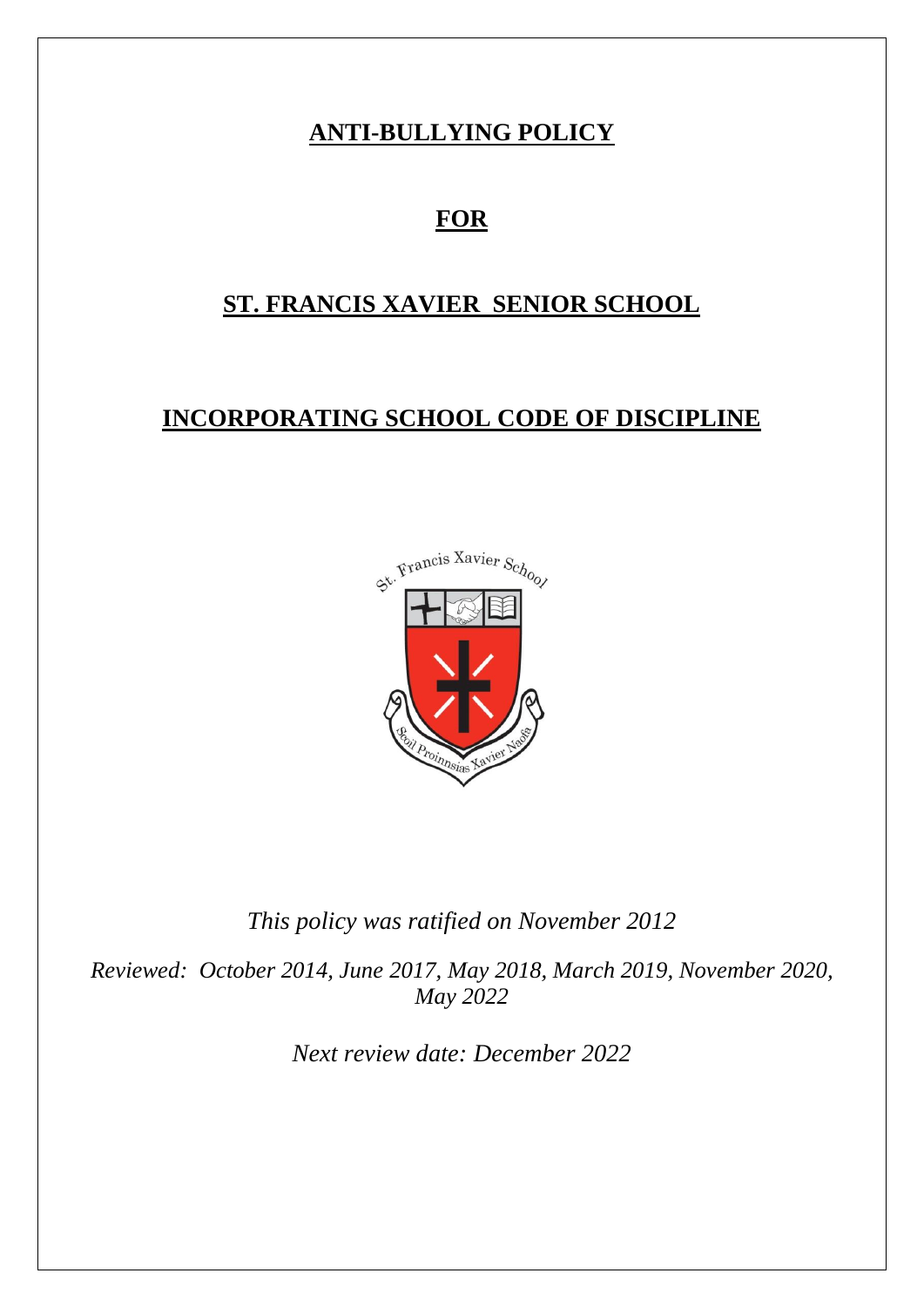## **1. POLICY STATEMENT**

In accordance with the requirements of the Education (Welfare) Act 2000 and the Code of Behaviour guidelines issued by the NEWB, the Board of Management of St. Francis Xavier Senior School has adopted the following Anti-Bullying Policy within the framework of the school's overall Code of Behaviour. This policy fully complies with the requirements of the *Anti-Bullying Procedures for Primary and Post-Primary Schools* which were published in September 2013.

The aims of the Policy presented here are twofold, firstly to assist our school in devising school-based measures to prevent and deal with bullying behaviour and, secondly, to increase the awareness of bullying behaviour in the school community as a whole, e.g., school management, teaching and nonteaching staff, pupils and parents/guardians as well as those from the local community who interface with the school. It is of particular importance that the issue of bullying behaviour be placed in a general community context to ensure the co-operation of all local agencies in dealing appropriately with it.

The role of St. Francis Xavier Senior School is to provide the highest possible standard of education for all its pupils. A stable, secure learning environment is an essential requirement to achieve this goal. Bullying behaviour, by its very nature, undermines and dilutes the quality of education and imposes psychological damage. As such, it is an issue which must be positively and firmly addressed through a range of school-based measures and strategies through which all members of the school community are enabled to act effectively in dealing with this behaviour.

Bullying behaviour affects not only those immediately involved; it affects everyone in the classroom, in the school community and, ultimately, in the wider community. It is recognized internationally that bullying behaviour is not confined to pupils and schools alone; it is prevalent in society, in the workplace and in the home.

Bullying behaviour thrives in an atmosphere of uncertainty and secrecy in which the victim often feels a sense of hopelessness and futility against the power being exercised by the bully. A high degree of collective vigilance is needed throughout the local community, the school, by other agencies and by parents if bullying behaviour is to be identified and dealt with in a fair and equitable manner.

### **2. THE SCHOOL'S POSITION IN RELATION TO BULLYING**

- The Board of Management, Parents' Association, Principal and Staff are committed not only to providing a safe workplace free from aggressive threatening or violent acts, but also to providing a positive, stable, happy learning environment for all.
- The Board of Management recognises the very serious nature of bullying and the negative impact that it can have on the lives of pupils and is therefore fully committed to the following key principles of best practice in preventing and tackling bullying behaviour:
	- o A positive school culture and climate which
		- $\triangleright$  Is welcoming of difference and diversity and is based on inclusivity;
		- $\triangleright$  Encourages pupils to disclose and discuss incidents of bullying behaviour in a non-threatening environment ; and
		- $\triangleright$  Promotes respectful relationships across the school community;
	- o Effective leadership;
	- o A school-wide approach;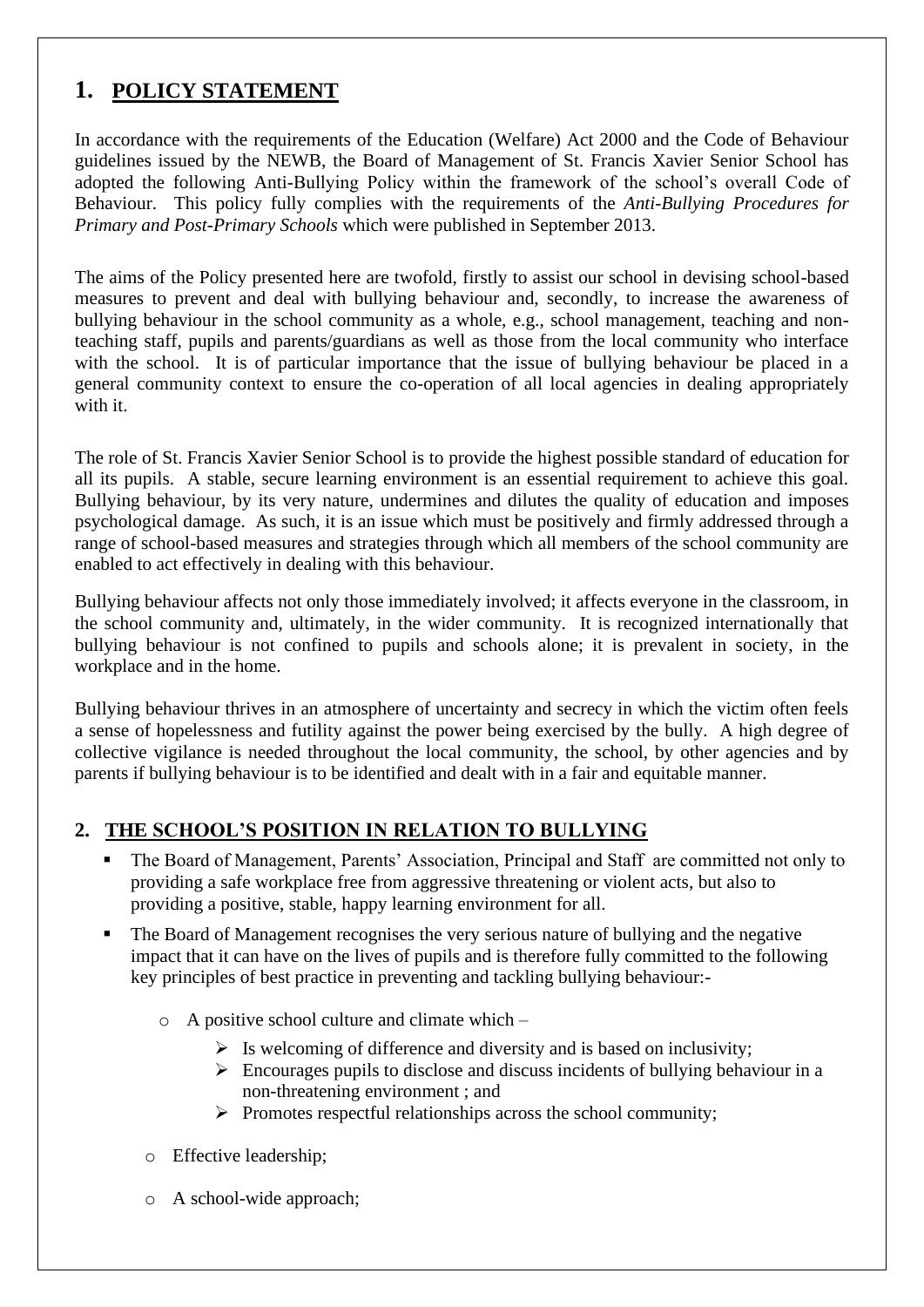- o A shared understanding of what bullying is and its impact;
- o Implementation of education and prevention strategies (including awareness raising measures) that –
	- $\triangleright$  Build empathy, respect and resilience in pupils; and
	- $\triangleright$  Explicitly address the issues of cyber-bullying and identity-based bullying including in particular, homophobic and transphobic bullying.
- o Effective supervision and monitoring of pupils;
- o Supports for staff;
- o Consistent recording, investigating and follow up of bullying behaviour (including use of established intervention strategies); and
- o On-going evaluation of the effectiveness of the Anti-Bullying Policy.

## **3. DEFINITION OF BULLYING**

In accordance with the *Anti-Bullying Procedures for Primary and Post-Primary Schools*, bullying is defined as follows:

> *Bullying is unwanted negative behaviour, verbal, psychological or physical, conducted by an individual or group against another person (or persons) and which is repeated over time.*

The following types of bullying behaviour are included in the definition of bullying:

- $\triangleright$  deliberate exclusion, malicious gossip and other forms of relational bullying,
- $\triangleright$  cyber-bullying and
- $\triangleright$  identity-based bullying such as homophobic bullying, racist bullying, bullying based on a person's membership of the Traveller community and bullying of those with disabilities or special educational needs.

Isolated or once-off incidents of intentional negative behaviour, including a once-off offensive or hurtful text message or other private messaging, do not fall within the definition of bullying and should be dealt with, as appropriate, in accordance with the school's code of behaviour.

However, in the context of this policy, placing a once-off offensive or hurtful public message, image or statement on a social network site or other public forum where that message, image or statement can be viewed and/or repeated by other people will be regarded as bullying behaviour.

Negative behaviour that does not meet this definition of bullying will be dealt with in accordance with the school's Code of Behaviour.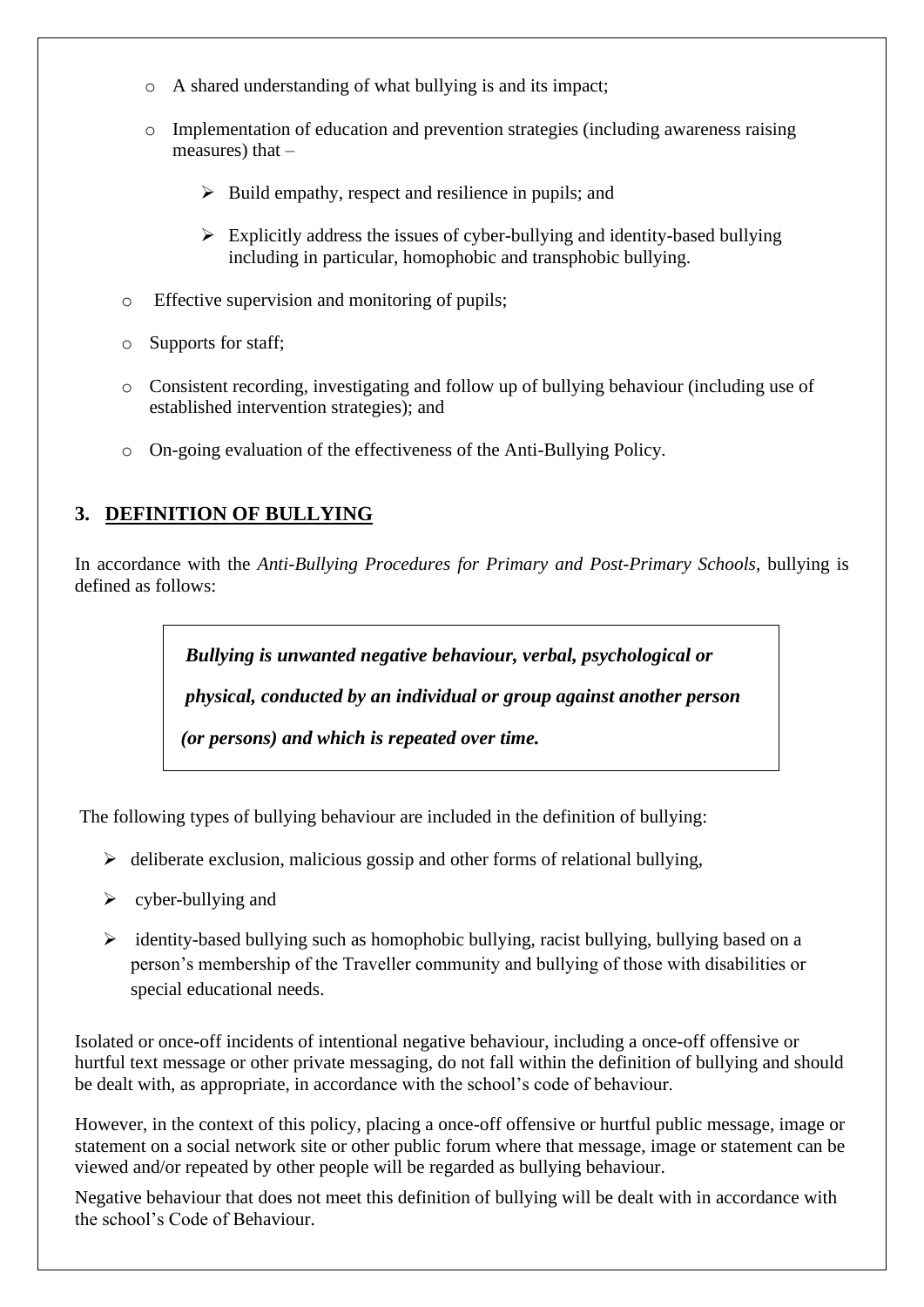# **Examples of Bullying Behaviours**

| <b>General behaviours</b><br>which apply to all | Harassment based on any of the nine grounds in the equality<br>$\bullet$<br>legislation e.g. sexual harassment, homophobic bullying, racist<br>bullying etc.<br>Physical aggression<br>$\bullet$<br>Damage to property<br>Name calling<br>Slagging<br><b>Taunting</b><br>The production, display or circulation of written words, pictures or<br>$\bullet$<br>other materials aimed at intimidating another person<br>Offensive graffiti<br>$\bullet$<br><b>Extortion</b><br>Intimidation<br>$\bullet$<br>Insulting or offensive gestures<br>$\bullet$<br>The "look"<br>Invasion of personal space<br>A combination of any of the types listed.<br>$\bullet$ |
|-------------------------------------------------|--------------------------------------------------------------------------------------------------------------------------------------------------------------------------------------------------------------------------------------------------------------------------------------------------------------------------------------------------------------------------------------------------------------------------------------------------------------------------------------------------------------------------------------------------------------------------------------------------------------------------------------------------------------|
| <b>Cyber</b>                                    | <b>Denigration:</b> Spreading rumors, lies or gossip to hurt a person's<br>$\bullet$<br>reputation<br>Harassment: Continually sending vicious, mean or disturbing<br>$\bullet$<br>messages to an individual                                                                                                                                                                                                                                                                                                                                                                                                                                                  |
|                                                 | <b>Impersonation:</b> Posting offensive or aggressive messages under<br>$\bullet$<br>another person's name<br>Flaming: Using inflammatory or vulgar words to provoke an online<br>$\bullet$                                                                                                                                                                                                                                                                                                                                                                                                                                                                  |
|                                                 | fight<br><b>Trickery:</b> Fooling someone into sharing personal information which<br>$\bullet$<br>you then post online                                                                                                                                                                                                                                                                                                                                                                                                                                                                                                                                       |
|                                                 | <b>Outing:</b> Posting or sharing confidential or compromising<br>$\bullet$<br>information or images                                                                                                                                                                                                                                                                                                                                                                                                                                                                                                                                                         |
|                                                 | <b>Exclusion:</b> Purposefully excluding someone from an online group<br><b>Cyber stalking:</b> Ongoing harassment and denigration that causes a<br>$\bullet$<br>person considerable fear for his/her safety                                                                                                                                                                                                                                                                                                                                                                                                                                                 |
|                                                 | Silent telephone/mobile phone call<br>Abusive telephone/mobile phone calls                                                                                                                                                                                                                                                                                                                                                                                                                                                                                                                                                                                   |
|                                                 | Abusive text messages                                                                                                                                                                                                                                                                                                                                                                                                                                                                                                                                                                                                                                        |
|                                                 | Abusive email<br>Abusive communication on social networks e.g.                                                                                                                                                                                                                                                                                                                                                                                                                                                                                                                                                                                               |
|                                                 | Facebook/Instagram/WhatsApp/You Tube or on games consoles                                                                                                                                                                                                                                                                                                                                                                                                                                                                                                                                                                                                    |
|                                                 | Abusive website comments/Blogs/Pictures<br>Abusive posts on any form of communication technology                                                                                                                                                                                                                                                                                                                                                                                                                                                                                                                                                             |
|                                                 |                                                                                                                                                                                                                                                                                                                                                                                                                                                                                                                                                                                                                                                              |

**Identity Based Behaviours - Including any of the nine discriminatory grounds mentioned in Equality Legislation** (gender including transgender, civil status, family status, sexual orientation, religion, age, disability, race and membership of the Traveller community).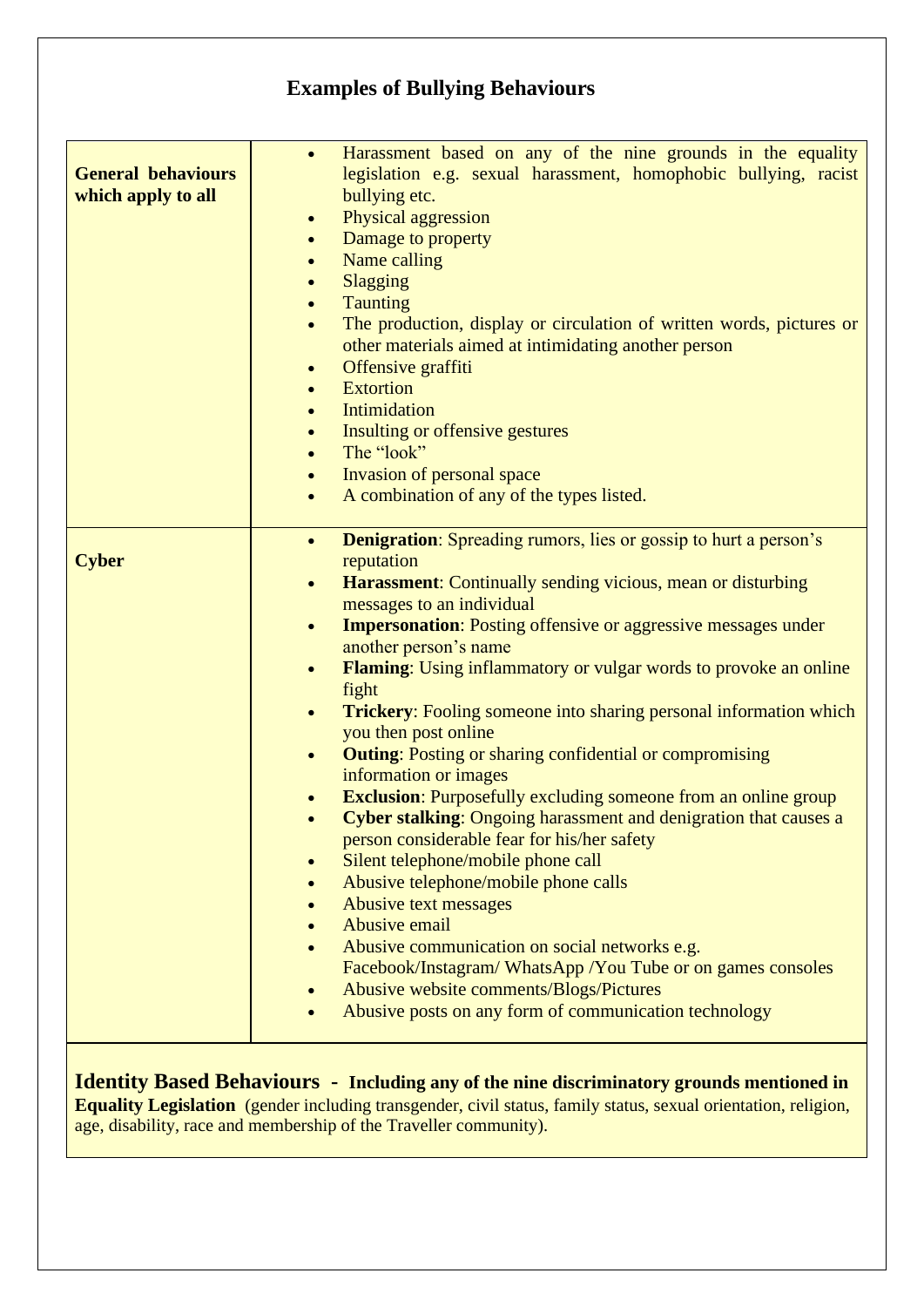| <b>Homophobic and</b><br><b>Transgender</b><br>Race, nationality,<br>ethnic background<br>and membership of<br>the Traveller<br>community | Spreading rumours about a person's sexual orientation<br>$\bullet$<br>Taunting a person of a different sexual orientation<br>Name calling e.g. gay, queer, lesbianused in a derogatory manner<br>Physical intimidation or attacks<br><b>Threats</b><br>Discrimination, prejudice, comments or insults about colour,<br>nationality, culture, social class, religious beliefs, ethnic or traveller<br>background<br>Exclusion on the basis of any of the above |
|-------------------------------------------------------------------------------------------------------------------------------------------|---------------------------------------------------------------------------------------------------------------------------------------------------------------------------------------------------------------------------------------------------------------------------------------------------------------------------------------------------------------------------------------------------------------------------------------------------------------|
| <b>Relational</b>                                                                                                                         | This involves manipulating relationships as a means of bullying. Behaviours<br>include:<br>Malicious gossip<br>Isolation & exclusion<br>Ignoring<br>Excluding from the group<br>Taking someone's friends away<br>$\bullet$<br>"Bitching"<br><b>Spreading rumours</b><br><b>Breaking confidence</b><br>$\bullet$<br>Talking loud enough so that the victim can hear<br>The "look"                                                                              |
| <b>Sexual</b>                                                                                                                             | Unwelcome or inappropriate sexual comments or touching<br><b>Harassment</b>                                                                                                                                                                                                                                                                                                                                                                                   |
| <b>Special Educational</b><br>Needs,<br><b>Disability</b>                                                                                 | Name calling<br>Taunting others because of their disability or learning needs<br>Taking advantage of some pupils' vulnerabilities and limited capacity to<br>recognise and defend themselves against bullying<br>Taking advantage of some pupils' vulnerabilities and limited capacity to<br>understand social situations and social cues.<br>Mimicking a person's disability<br>Setting others up for ridicule                                               |

# **4. The Relevant Teacher(s) for Investigating and Dealing with Bullying is/are as follows:**

Principal

Deputy Principal

All class teachers

Members of the Behaviour Committee

 **NOTE: \*\****Any teacher may act as a relevant teacher if circumstances warrant it.*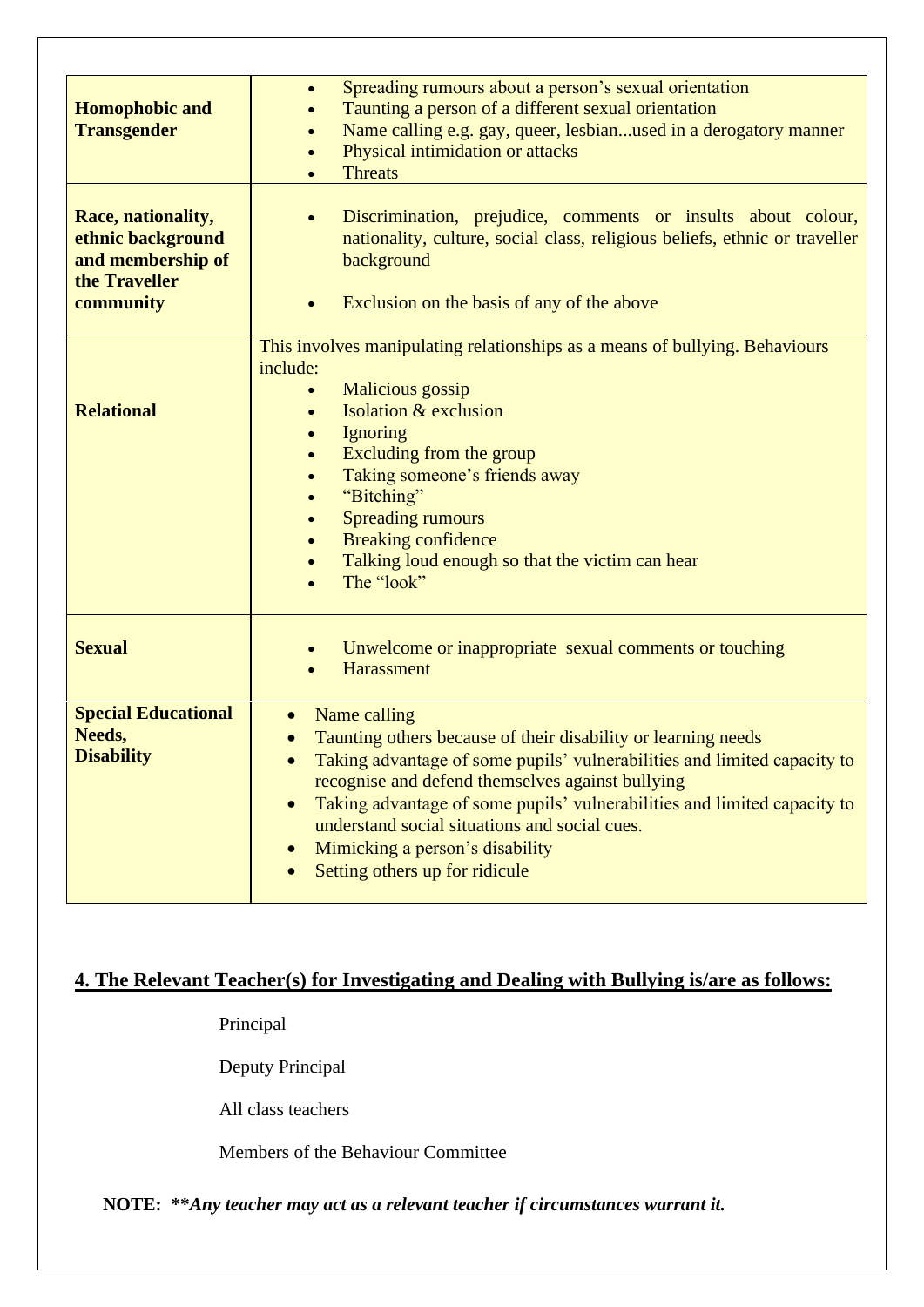## **5. EDUCATION AND PREVENTION STRATEGIES**

The education and prevention strategies (including strategies specifically aimed at cyber- bullying, homophobic and transphobic bullying) that will be used by the school are as follows:

#### **School-wide approach**

- A school-wide approach to the fostering of respect for all members of the school community.
- The promotion of the value of diversity to address issues of prejudice and stereotyping, and highlight the unacceptability of bullying behaviour.
- The fostering and enhancing of the self-esteem of all our pupils through both curricular and extracurricular activities. Pupils will be provided with opportunities to develop a positive sense of self-worth through formal and informal interactions.
- Whole staff professional development on bullying to ensure that all staff develops an awareness of what bullying is, how it impacts on pupils' lives and the need to respond to it-prevention and intervention.
- Professional development with specific focus on the training of the relevant teacher(s)
- School wide awareness raising and training on all aspects of bullying, to include pupils, parent(s)/guardian(s) and the wider school community.
- Supervision and monitoring of classrooms, corridors, school grounds, school tours and extracurricular activities. Non-teaching and ancillary staff will be encouraged to be vigilant and report issues to relevant teachers. Supervision will also apply to monitoring student use of communication technology within the school.
- Involvement of the Student Council in contributing to a safe school environment.
- A summary of the Anti-Bullying policy is included in student journals and displayed publicly in classrooms.
- The school's anti-bullying policy is discussed with pupils twice yearly (Term 1 and 2).
- The implementation of regular (e.g. per year/per term/per month/per week) whole school awareness measures
- Encourage a culture of telling, with particular emphasis on the importance of bystanders. In that way pupils will gain confidence in 'telling'. This confidence factor is of vital importance. It should be made clear to all pupils that when they report incidents of bullying they are not considered to be telling tales but are behaving responsibly.
- Ensuring that pupils know who to tell and how to tell, e.g.:
	- o Direct approach to teacher at an appropriate time, for example after class.
	- o Hand note up with homework.
	- o Request to speak to another adult in the school.
	- o Get a parent(s)/guardian(s) or friend to tell on your behalf.
	- o Administer a confidential questionnaire once a term to all pupils.
	- o Ensure bystanders understand the importance of telling if they witness or know that bullying is taking place.
- The development of an Acceptable Use Policy in the school to include the necessary steps to ensure that the access to technology within the school is strictly monitored, as is the pupils' use of mobile phones.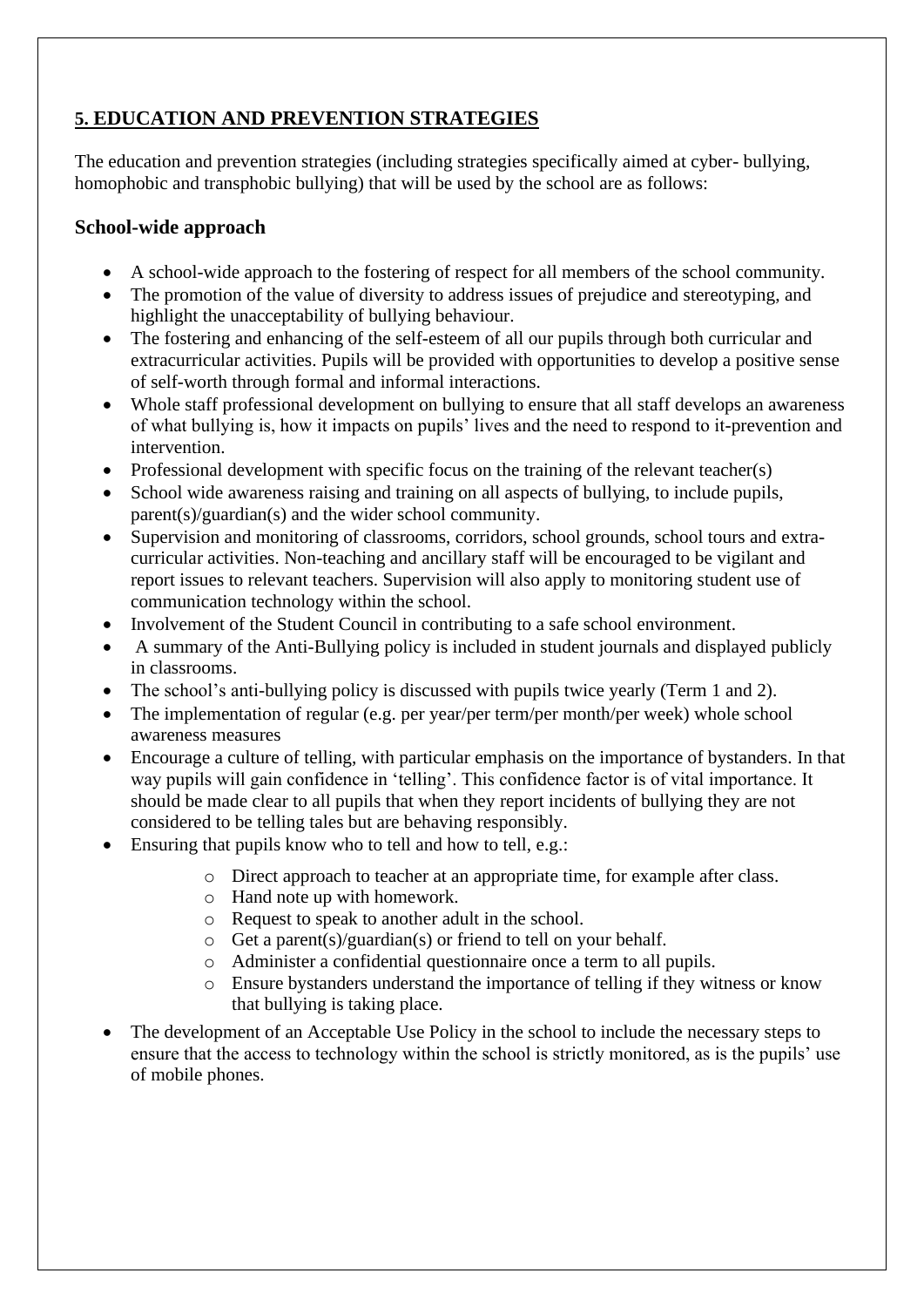#### **Implementation of Curriculum**

- The full implementation of the SPHE curriculum and the RSE and Stay Safe Programmes.
- Continuous Professional Development for staff in delivering these programmes.
- School wide delivery of lessons on bullying from evidence based programmes, e.g. Stay Safe Programme, The Walk Tall Programme, abi programme (from Term 2, 2021).
- Delivery of lessons on **Homophobic and Transphobic Bullying** to  $5<sup>th</sup>$  and  $6<sup>th</sup>$  classes. Annual workshop in Term 1 delivered by SARI (Sport Against Racism Ireland).
- Delivery of lessons on **Diversity and Interculturalism**.
- Delivery of the Community Garda SPHE Programmes at primary level. These lessons, delivered by Community Gardai, cover issues around personal safety and cyber-bullying.
- The school will specifically consider the additional needs of SEN pupils with regard to programme implementation and the development of skills and strategies to enable all pupils to respond appropriately.
- The school will implement the advice in "Sexual Orientation advice for schools" (RSE Primary, see booklet).

#### **Links to other policies**

School policies, practices and activities that are particularly relevant to bullying are our Code of Behaviour, Child Protection policy, Supervision of pupils, Acceptable Use policy.

- Through Stay Safe, R.S.E. and Walk Tall Programmes along with regular references to our Code of Behaviour and frequent general informal and formal classroom discussions all teachers endeavour to stress the following points to children:-
	- ❖ That bullying in any form is unacceptable and always wrong
	- ❖ That it should by reported as early as possible
	- ❖ That both victim and bully need help
	- ❖ Knowing that bullying is occurring means you have a duty to do something about it
	- ❖ That every row, cross word, etc. is not bullying
- As a whole school strategy and in keeping with Stay Safe and Walk Tall Programmes, the following script is taught across all class levels, explicitly and through role-play:

STOP SAY NO TELL

- SARI Ireland present sports workshops for pupils from  $5<sup>th</sup>$  and  $6<sup>th</sup>$  classes in Term 1 of each year entitled "Football Against Discrimination" which focuses on Racism, Sexism, Homophobia and Disability.
- Anti-Bullying Ireland will be invited to the school to present their abi programme to all classes in Term 2.
- Prim-Ed photocopiable resources for Upper and Middle classes are also available (Room 2)
- Prim-Ed photocopiable resources dealing with "Bullying in a Cyber World" for Lower, Middle and Upper Classes are also available (Room 2)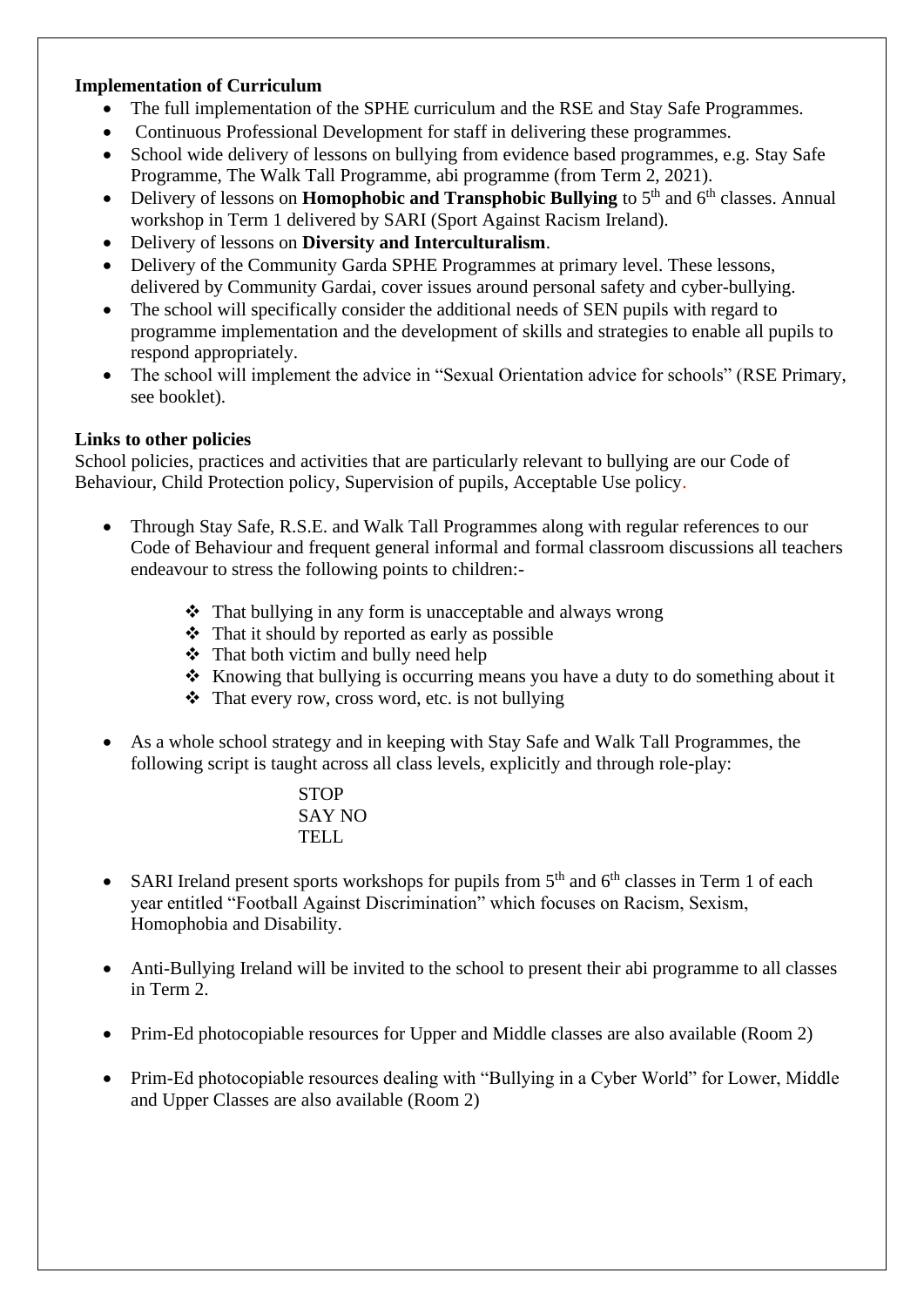## **6. CHILD TO CHILD BULLYING**

- Bullying in St. Francis Xavier Senior School is not tolerated in any form (See attached Code of Behaviour).
- Teachers recognise the great role that parents have to play in this area. We would encourage parents to talk regularly to their children about bullies and being bullied and to report to the school as early as possible any case of bullying which they may become aware of.
- While every effort is made by teachers to foster appropriate behaviour among children (See Code of Behaviour - Section on Respect) inevitably instances of bullying may occur.

#### **WHAT PUPILS CAN DO TO HELP**

- ❖ Do not allow someone to be deliberately left out of a group.
- ❖ Do not smile or laugh when someone is being bullied.
- $\triangle$  Be sure to tell a teacher/or other adult what is happening.
- ❖ Encourage people who are bullied to join in with group games, etc.
- ❖ Tell the bully to stop what they are doing.
- ❖ Be aware of the school's policy on bullying.
- ❖ Refuse to be involved in any bullying situation.

#### **WHAT STAFF CAN DO**

- ❖ Be aware of the school's policy on bullying.
- ❖ Implement school wide prevention strategies.
- ❖ Be role models in word and action.
- ❖ Be observant of signs and stress.
- ❖ Be vigilant of incidents of possible bullying.

#### **WHAT PARENTS CAN DO**

- ❖ Be aware of the school's policy on bullying as part of the Code of Behaviour.
- ❖ Remind their child of the STOP SAY NO TELL strategy the school has adopted.
- ❖ Advise their son/daughter to tell a Staff Member about the incident.
- ❖ Encourage their son/daughter not to retaliate.
- ❖ Be willing to inform the school of any cases of suspected bullying.
- ❖ Inform the class teacher of any notable behavior change in their child.
- ❖ Attend the Information Evenings on Anti-Bullying and Cyber Safety organised by the Parents' Association every two years.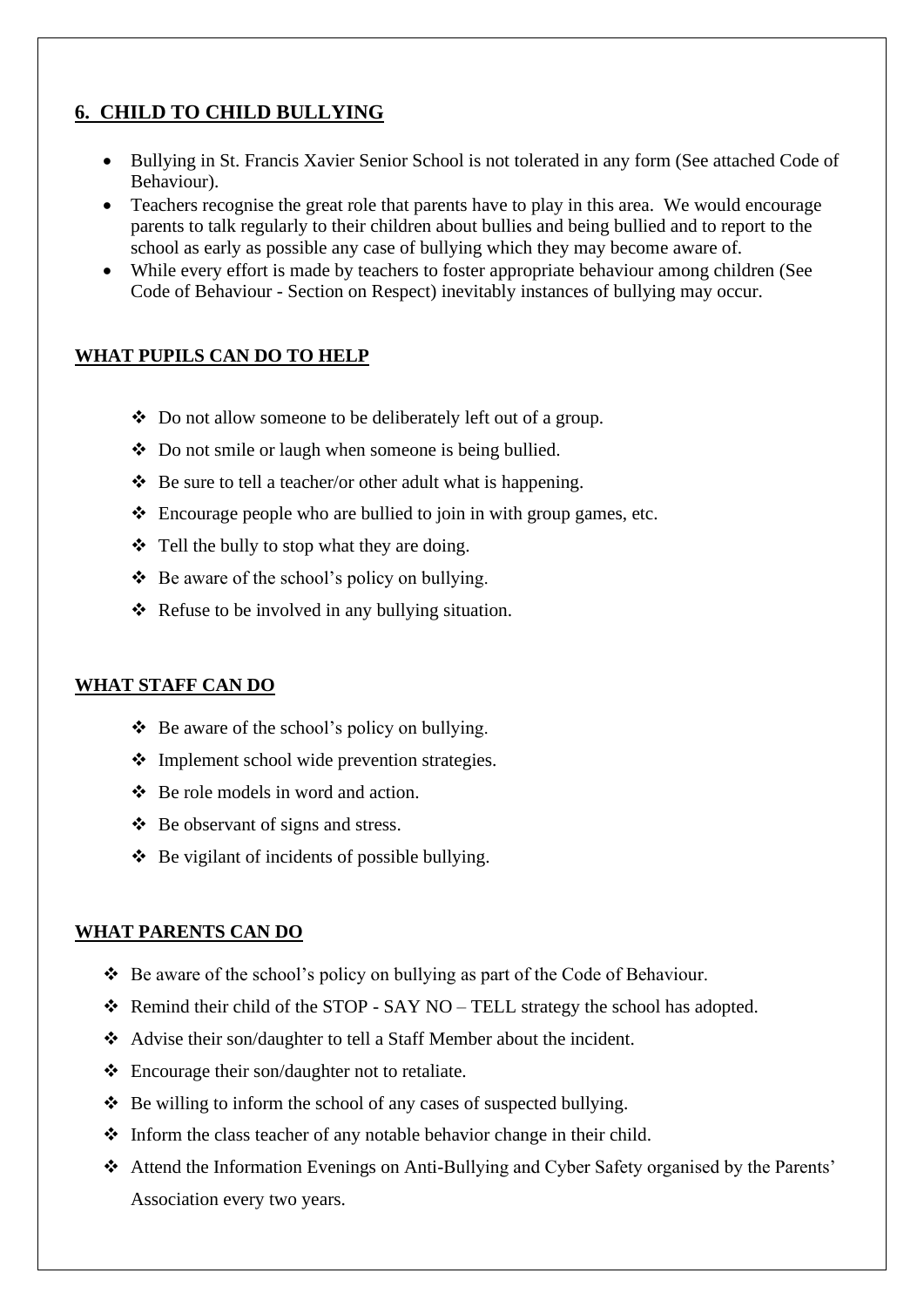#### **SOME THINGS CHILDREN COULD DO IF THEY FEEL THEY ARE BEING BULLIED**

- ❖ Tell yourself that you don't deserve to be bullied, do not blame yourself for what has happened. Bullies appear very powerful. They may even make it seem like the bullying is the victim's fault.
- ❖ Tell an adult you trust what has happened straight away.
- ❖ Tell your family. Seek the advice of your parents. You need help and support. Have your parents contact the school and tell them what is happening.
- ❖ Keep on speaking up until someone listens.

### **7. PROCEDURE FOR INVESTIGATING AND DEALING WITH BULLYING**

#### **The primary aim in investigating and dealing with bullying is to resolve any issues and to restore, as far as is practicable, the relationships of the parties involved (rather than to apportion blame);**

Every effort will be made to ensure that all involved (including pupils, parent(s)/guardian(s)) understand this approach from the outset.

### **7.1 Reporting bullying behaviour**

- Any pupil or parent(s)/guardian(s) may bring a bullying incident to any teacher in the school.
- All reports, including anonymous reports of bullying, will be investigated and dealt with by the relevant teacher.
- Teaching and non-teaching staff such as secretaries, special needs assistants (SNAs), bus escorts, caretakers, cleaners must report any incidents of bullying behaviour witnessed by them, or mentioned to them, to the relevant teacher;

### **7.2 Investigating and dealing with incidents: Style of approach**

- In investigating and dealing with bullying, the (relevant)teacher will exercise his/her professional judgement to determine whether bullying has occurred and how best the situation might be resolved;
- Parent(s)/guardian(s) and pupils are required to co-operate with any investigation and assist the school in resolving any issues and restoring, as far as is practicable, the relationships of the parties involved as quickly as possible;
- Teachers should take a calm, unemotional problem-solving approach.
- Where possible incidents should be investigated outside the classroom situation to ensure the privacy of all involved;
- All interviews should be conducted with sensitivity and with due regard to the rights of all pupils concerned. Pupils who are not directly involved can also provide very useful information in this way;
- When analysing incidents of bullying behaviour, the relevant teacher should seek answers to questions of what, where, when, who and why. This should be done in a calm manner, setting an example in dealing effectively with a conflict in a non-aggressive manner;
- If a group is involved, each member should be interviewed individually at first. Thereafter, all those involved should be met as a group. At the group meeting, each member should be asked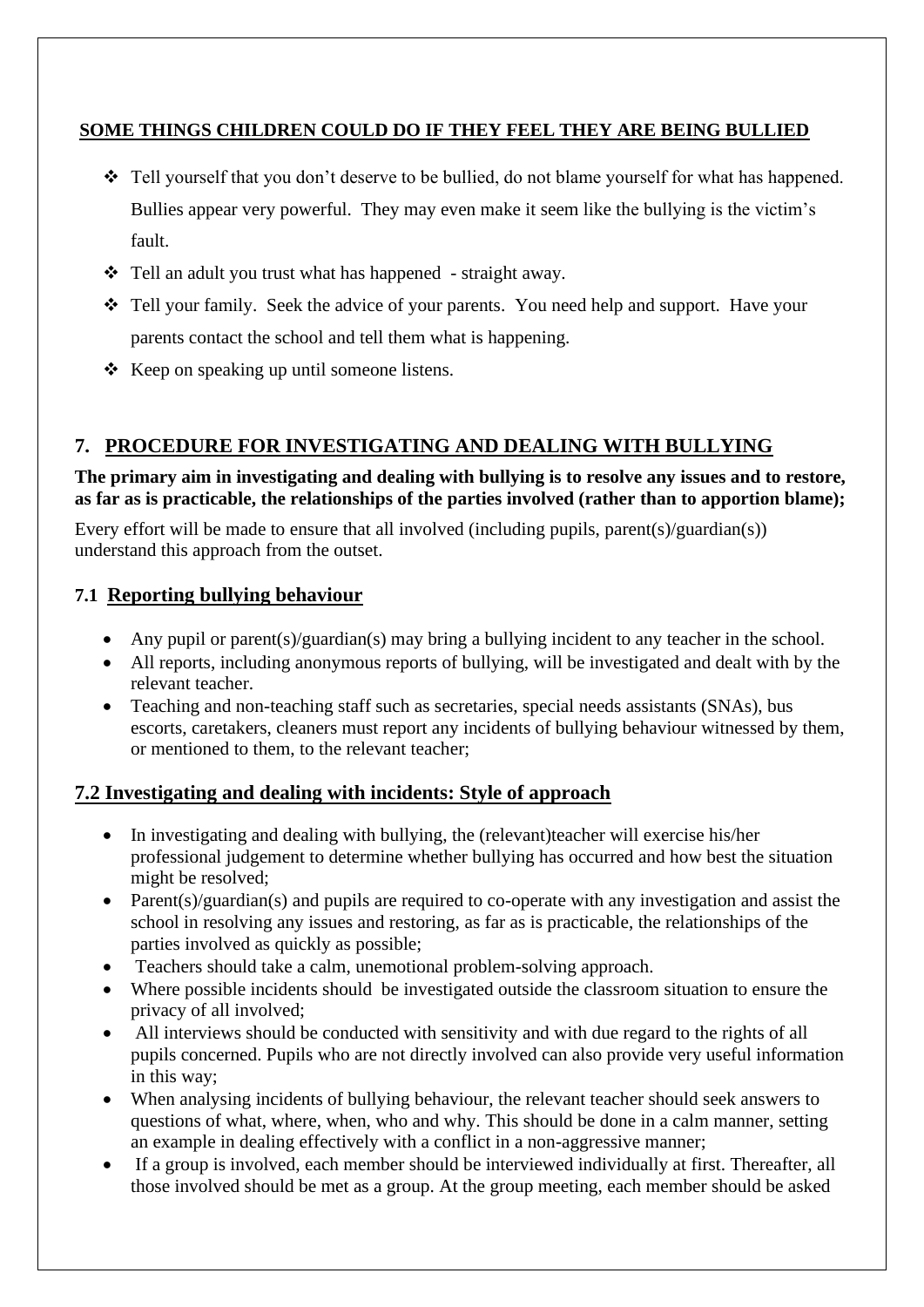for his/her account of what happened to ensure that everyone in the group is clear about each other's statements;

- Each member of a group should be supported through the possible pressures that may face them from the other members of the group after the interview by the teacher; It may also be appropriate or helpful to ask those involved to write down their account of the incident(s)
- In cases where it has been determined by the relevant teacher that bullying behaviour has occurred, the parent(s)/guardian(s) of the parties involved should be contacted at an early stage to inform them of the matter and explain the actions being taken (by reference to the school policy). The school should give parent(s)/guardian(s) an opportunity of discussing ways in which they can reinforce or support the actions being taken by the school and the supports provided to the pupils;
- Where the relevant teacher has determined that a pupil has been engaged in bullying behaviour, it should be made clear to him/her how he/she is in breach of the school's anti-bullying policy and efforts should be made to try to get him/her to see the situation from the perspective of the pupil being bullied;
- It must also be made clear to all involved (each set of pupils and parent(s)/guardian(s)) that in any situation where disciplinary sanctions are required, this is a private matter between the pupil being disciplined, his or her parent(s)/guardian(s) and the school;

#### **7.3 Follow up and Recording**

- In determining whether a bullying case has been adequately and appropriately addressed the relevant teacher must, as part of his/her professional judgement, take the following factors into account:
	- Whether the bullying behaviour has ceased;
	- Whether any issues between the parties have been resolved as far as is practicable;
	- Whether the relationships between the parties have been restored as far as is practicable;
	- Any feedback received from the parties involved, their parent(s)/guardian(s)s or the school Principal or Deputy Principal
- Follow-up meetings with the relevant parties involved should be arranged separately with a view to possibly bringing them together at a later date if the pupil who has been bullied is ready and agreeable.
- Where a parent(s)/guardian(s) is not satisfied that the school has dealt with a bullying case in accordance with these procedures, the parent(s)/guardian(s) must be referred, as appropriate, to the school's complaints procedures.
- In the event that a parent(s)/guardian(s) has exhausted the school's complaints procedures and is still not satisfied, the school must advise the parent(s)/guardian(s) of their right to make a complaint to the Ombudsman for Pupils.

### **7.4 Recording of Bullying Behaviour**

It is imperative that all recording of bullying incidents must be done in an objective and factual manner.

The school's procedures for noting and reporting bullying behaviour are as follows: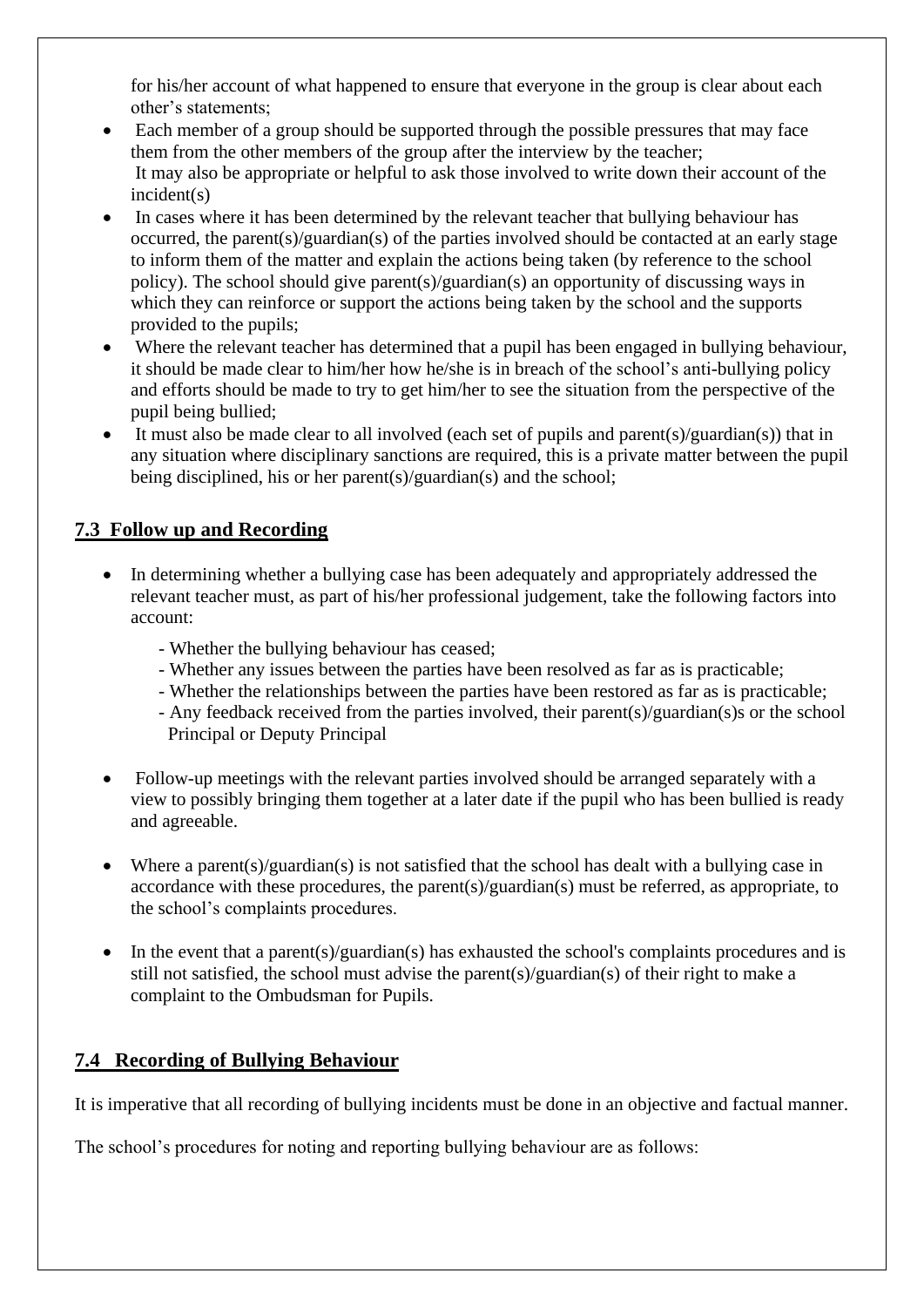## **7.4.1 Informal - pre-determination that bullying has occurred**

- All staff must keep a written record of any incidents witnessed by them or notified to them. All incidents must be reported to the relevant teacher.
- While all reports, including anonymous reports of bullying must be investigated and dealt with by the relevant teacher, the relevant teacher must keep a written record of the reports, the actions taken and any discussions with those involved regarding same.
- The relevant teacher must inform the principal of all incidents being investigated.

#### **7.4.1.1 Informal-determination that bullying has occurred**

- If it is established by the relevant teacher that bullying has occurred, the relevant teacher must keep appropriate written records which will assist his/her efforts to resolve the issues and restore, as far as is practicable, the relationships of the parties involved.
- The school in consultation with the relevant teacher/s should develop a protocol for the storage of all records retained by the relevant teacher.
- In all cases both sets of parents/guardians will be informed.
- The situation will continue to be monitored by the class teacher and management.

#### **7.4.2 Formal-Appendix 1 (From DES Procedures)**

The relevant teacher must use the recording template at **Appendix 1** to record the bullying behaviour in the following circumstances:

a) In cases where he/she considers that the bullying behaviour has not been adequately and appropriately addressed within 20 school days after he/she has determined that bullying behaviour occurred; and

b) Where the school has decided as part of its anti-bullying policy that in certain circumstances bullying behaviour must be recorded and reported immediately to the Principal or Deputy Principal as applicable.

When the recording template is used, it must be retained by the relevant teacher in question and a copy maintained by the principal. The teacher copy is stored in the locked press in the classroom and the principal copy is stored in a filing cabinet in the Principal's Office. At the end of the school year, the teacher submits any copies they wrote during the year to the principal for storage in the Principal's Office. In accordance with Data Protection Guidelines, these documents are never destroyed.

#### **7.4.3 Established intervention strategies**

- Teacher interviews with all pupils
- Negotiating agreements between pupils and following these up by monitoring progress. This can be on an informal basis or implemented through a more structured mediation process
- Working with parent(s)/guardian(s) s to support school interventions
- No Blame Approach
- Restorative interviews
- Restorative conferencing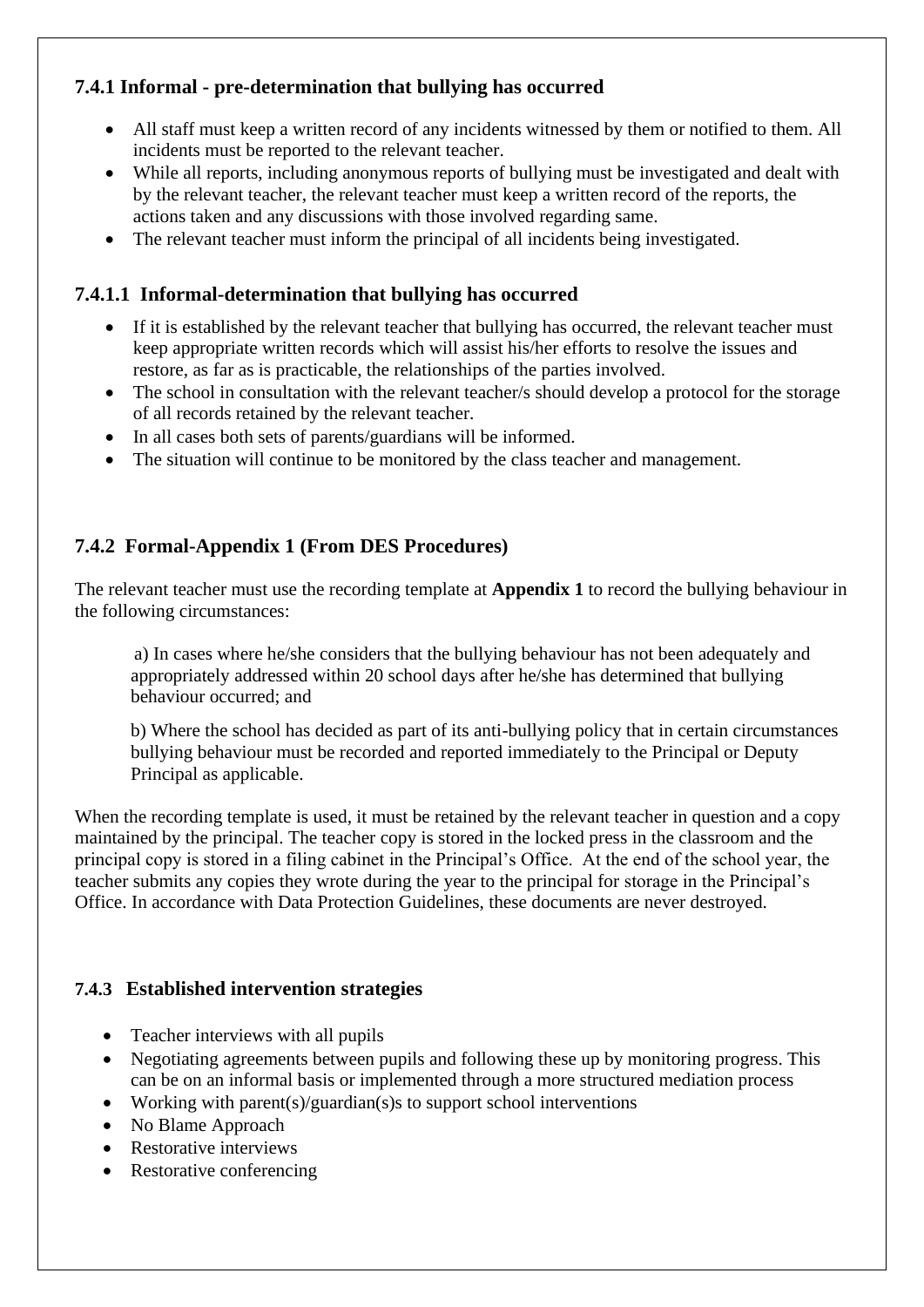## **8. Programme of Support for Pupils affected by Bullying**

The school's programme of support for working with pupils affected by bullying is as follows

- All in-school supports and opportunities will be provided for the pupils affected by bullying to participate in activities designed to raise their self-esteem, to develop friendships and social skills and build resilience.
- If pupils require counselling of further supports the school will endeavour to liaise with the appropriate agencies to organise same. This may be for the pupil affected by bullying or involved in the bullying behaviour.

#### *Pupils should understand that there are no innocent bystanders and that all incidents of bullying behaviour must be reported to a teacher.*

## **9. SUPERVISION AND MONITORING OF PUPILS**

The Board of Management confirms that appropriate supervision and monitoring policies and Practices are in place to both prevent and deal with bullying behaviour and to facilitate early intervention where possible.

- Follow up interviews will be held with the victim to check that the matter has not re-occurred.
- The bully/bullies will meet with the relevant staff to ensure that his/her behaviour has changed; to provide support where necessary to understand that impact of his/her behaviour.

### **10. PROCEDURE FOR PARENTS TO ADDRESS BULLYING OF PUPIL(S) BY A TEACHER**

## **INFORMAL NON-WRITTEN COMPLAINT**

Unwritten complaints may be processed informally as set out in Stage 1 of this procedure.

### *Stage 1*

- A parent/guardian who wishes to make a complaint should approach the class teacher with a view to resolving the complaint.
- Where the parent/guardian is unable to resolve the complaint with the class teacher, he/she should approach the Principal with a view to resolving it.
- If the complaint is still unresolved, the parent/guardian should raise the matter with the Chairperson of the Board of Management with a view to resolving it.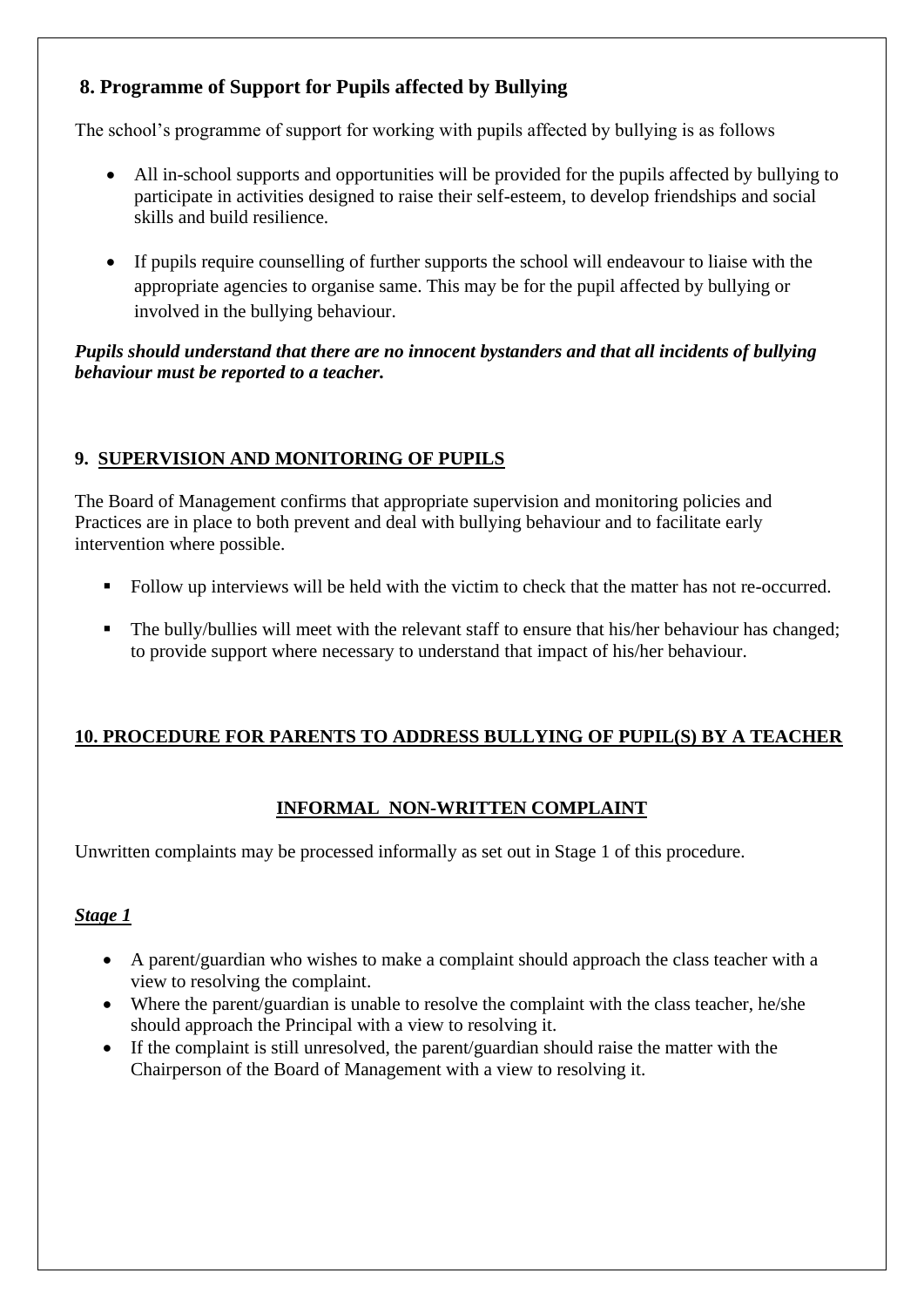### **A FORMAL WRITTEN COMPLAINT**

Only those complaints about teachers which are written and signed by parents/guardians of pupils may be investigated formally by the Board of Management.

#### *Stage 2*

- If the complaint is still unresolved and the parent/guardian wishes to pursue the matter further, he/she should lodge the complaint in writing with the Chairperson of the Board of Management
- The Chairperson should bring the precise nature of the written complaint to the notice of the teacher and seek to resolve the matter between the parties within 10 days of receipt of the written complaint.

#### *Stage 3*

- If the complaint is still not resolved the Chairperson should make a formal report to the Board within 10 days
- If the Board considers that the complaint is not substantiated, the teacher and the complainant should be so informed within three days of the Board meeting
- If the Board considers that the complaint is substantiated or that it warrants further investigation, it proceeds as follows:
	- a) The teacher should be informed that the investigation is proceeding to the next stage
	- b) The teacher should be supplied with a copy of any written evidence in support of the complaint
	- c) The teacher should be requested to supply a written statement to the Board in response to the complaint
	- d) The teacher should be afforded an opportunity to make a presentation of case to the Board. The teacher would be entitled to be accompanied by another person of his/her choice at any such meeting
	- e) The Board may arrange a meeting with the complainant if it considers such to be required. The complainant would be entitled to be accompanied by another person of his/her choice

#### *Stage 4*

- When the Board has completed its investigated, the Chairperson should convey the decision of the Board in writing to the teacher and the complainant within five days of the meeting of the Board
- The decision of the Board shall be final

## **11. Prevention of Harassment**

The Board of Management confirms that the school will, in accordance with its obligations under equality legislation, take all such steps that are reasonably practicable to prevent the sexual harassment of pupils or staff or the harassment of pupils or staff on any of the nine grounds specified i.e. gender including transgender, civil status, family status, sexual orientation, religion, age, disability, race and membership of the Traveller community.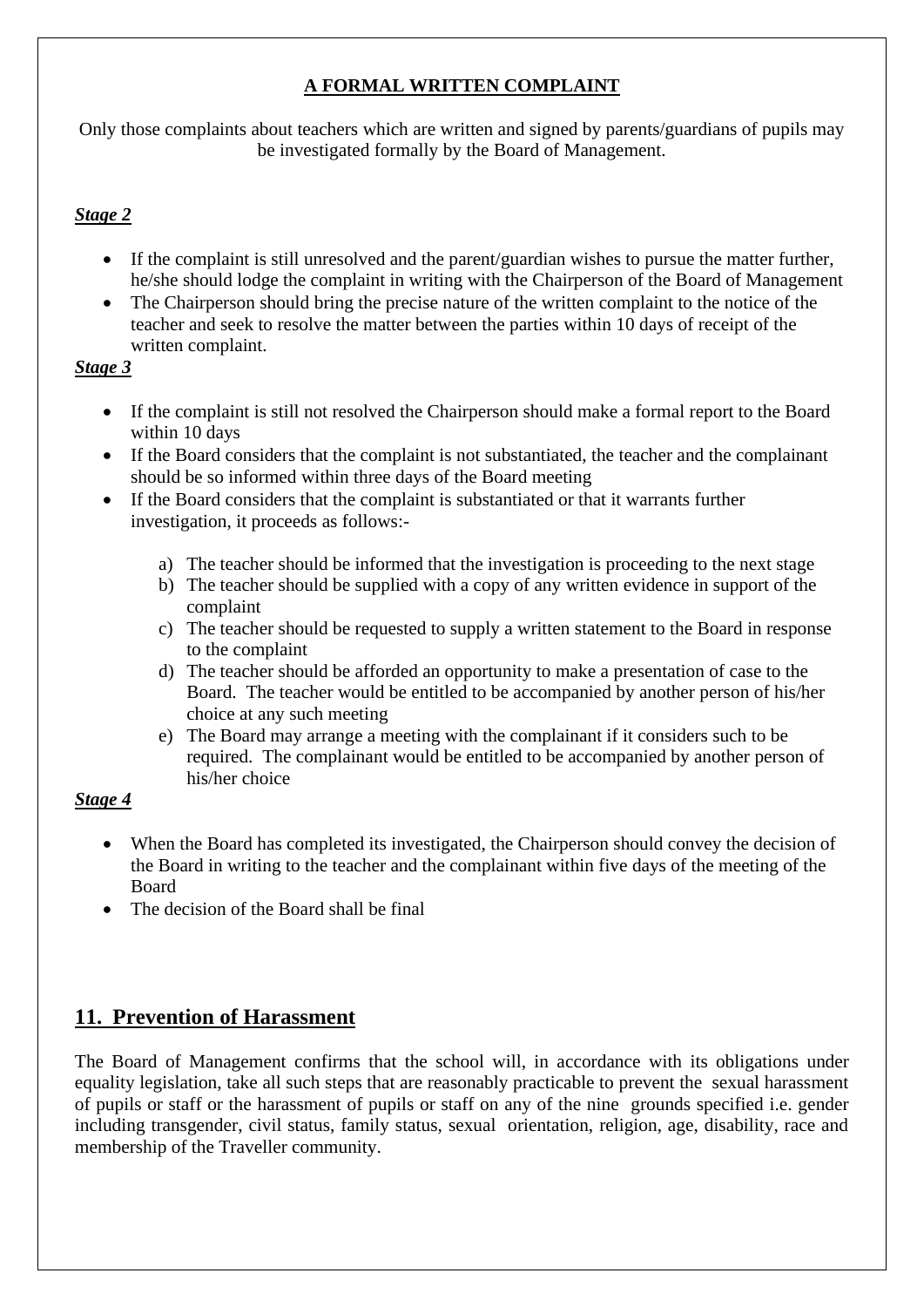## **Review Procedures**

This policy was adopted by the Board of Management on 28<sup>th</sup> November 2012 and is reviewed on annual basis. The most recent review took place on 11<sup>th</sup> May 2022.

This policy has been made available to school personnel, published on the school website and provided to the Parents' Association. A copy of this policy will be made available to the Department and the Patron if requested.

This policy and its implementation will be reviewed by the Board of Management once in every school year. Written notification that the review has been completed will be made available to school personnel, published on the school website and provided to the Parents' Association. A record of the review and its outcome will be made available, if requested, to the patron and the Department.

Next review date: December 2022 following the implementation of the abi programme.

Signed: *John Mitchell* (Chairperson) Date: 11<sup>th</sup> May 2022

Signed: *Adrienne Darby* (Principal) Date: 11<sup>th</sup> May 2022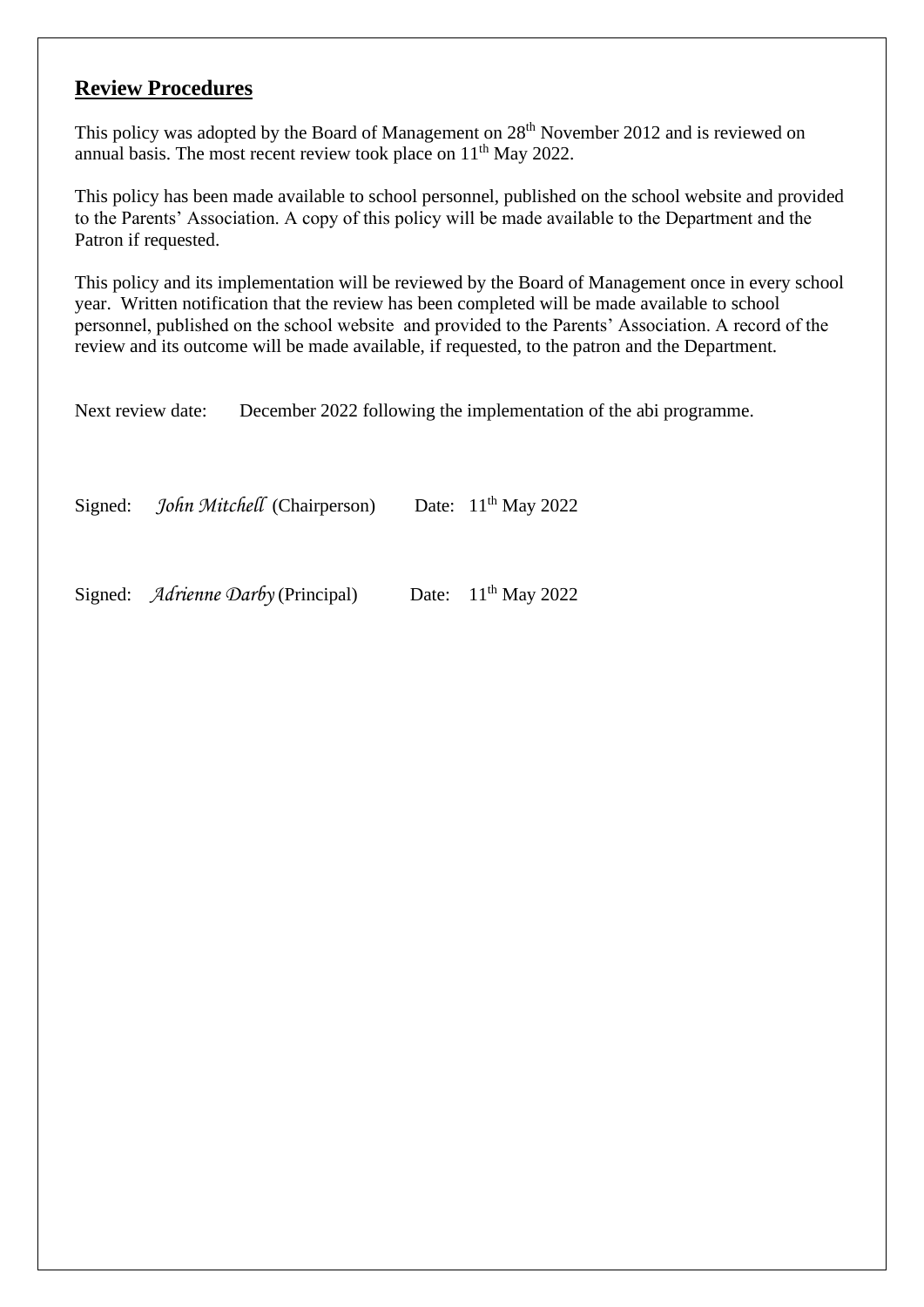## Appendix 1 Template for recording Bullying Behaviour

| 1. Name of pupil being bullied and class group |
|------------------------------------------------|
|------------------------------------------------|

| $\mathbf{v}$<br>n<br>TAUTIC |  |
|-----------------------------|--|
|-----------------------------|--|

\_\_\_\_\_\_\_\_\_\_\_\_\_\_\_\_\_\_\_\_\_\_\_\_\_\_\_\_\_\_\_\_\_\_\_\_\_\_\_\_\_\_\_\_\_\_\_\_\_\_\_\_\_\_\_\_\_\_\_\_\_\_\_\_\_\_\_\_\_\_\_\_\_\_\_\_\_\_\_\_\_

\_\_\_\_\_\_\_\_\_\_\_\_\_\_\_\_\_\_\_\_\_\_\_\_\_\_\_\_\_\_\_\_\_\_\_\_\_\_\_\_\_\_\_\_\_\_\_\_\_\_\_\_\_\_\_\_\_\_\_\_\_\_\_\_\_\_\_\_\_\_\_\_\_\_\_\_\_\_\_\_\_

\_\_\_\_\_\_\_\_\_\_\_\_\_\_\_\_\_\_\_\_\_\_\_\_\_\_\_\_\_\_\_\_\_\_\_\_\_\_\_\_\_\_\_\_\_\_\_\_\_\_\_\_\_\_\_\_\_\_\_\_\_\_\_\_\_\_\_\_\_\_\_\_\_\_\_\_\_\_\_\_\_

2. Name(s) and class(es) of pupil(s) engaged in bullying behaviour

3. Source of bullying concern/report (tick relevant box(es))\*

| <b>Pupil Concerned</b> |  |
|------------------------|--|
| Other Pupil            |  |
| Parent                 |  |
| Teacher                |  |
| Other                  |  |
|                        |  |

#### 4. Location of incidents (tick relevant box(es))\*

| Yard              |  |
|-------------------|--|
| Classroom         |  |
| Corridor          |  |
| Toilets           |  |
| <b>School Bus</b> |  |
| Other             |  |
|                   |  |

5. Name of person(s) who reported the bullying concern

#### 6. Type of Bullying Behaviour (tick relevant box(es))

| Physical Aggression | <b>Cyber Bullying</b>   |  |
|---------------------|-------------------------|--|
| Damage to Property  | Intimidation            |  |
| Isolation/Exclusion | <b>Malicious Gossip</b> |  |
| Name Calling        | Other (Specify)         |  |